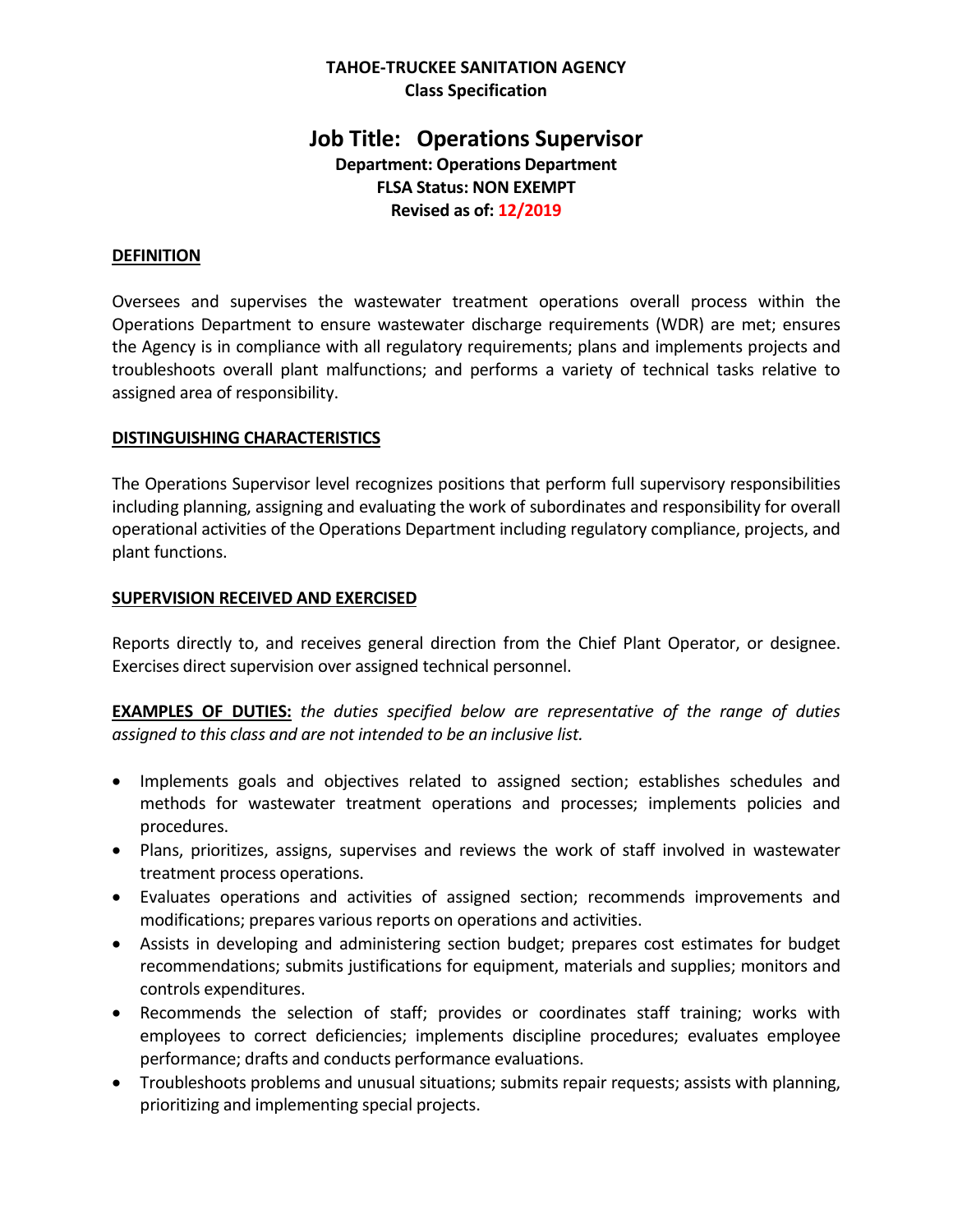- Ensures proper procedures for taking the plant off and back on line, monitors chemical and gas levels; ensures compliance with SOP's (Standard Operating Procedures) and all other applicable requirements.
- Ensures operations are in compliance with all regulatory requirements; monitors operations to determine efficiency and effectiveness of plant processes; prepares special reports including Waste Management Permit Report and EPA report on air quality and others as assigned.
- Performs operational tasks, when needed including operates pumps and equipment; collects samples and delivers to laboratory; enters and retrieves information and monitors pump flows; operates, repairs or cleans equipment; interprets data; puts equipment in and out of service; and related tasks, as needed.
- Adheres to and oversees compliance with all safety policies and procedures; oversees storage and use of chemicals, including maintaining inventory and ordering.
- Develops and updates Standard Operating Procedures.
- Assumes the role of Operations Shift Supervisor or Operator as needed.
- Fills in for the Chief Operator in that person's absence, as needed.
- Performs confined space entries to inspect tanks and other spaces.
- Operates a forklift to transport, load and unload materials, supplies and equipment, as needed.
- Collects, compiles and analyzes information from various sources as it relates to assigned operations and projects.
- Answers questions and provides information to the public; investigates complaints from the public and recommends corrective action as necessary to resolve complaints.
- Represents the Agency with dignity, integrity, and the spirit of cooperation in all relations with staff and the public.
- Builds and maintains positive working relationships with co-workers, other Agency employees and the public using principles of good customer service.
- Performs related duties as assigned.

# **QUALIFICATIONS**

# **Knowledge of:**

- Principles and practices of wastewater treatment operations and processes and the methods of evaluating treatment results.
- Equipment, tools and materials used in wastewater treatment operations and processes.
- Methods and procedures of mathematics, biology, chemistry, biochemistry and sampling procedures and laboratory techniques related to area of assignment.
- Principles and practices of supervision, training and evaluating performance.
- Principles and practices of budget monitoring.
- Principles and practices of safety management and emergency response.
- Pertinent local, State and Federal laws, ordinances and rules.
- Modern office practices, methods, and computer equipment including relevant software programs.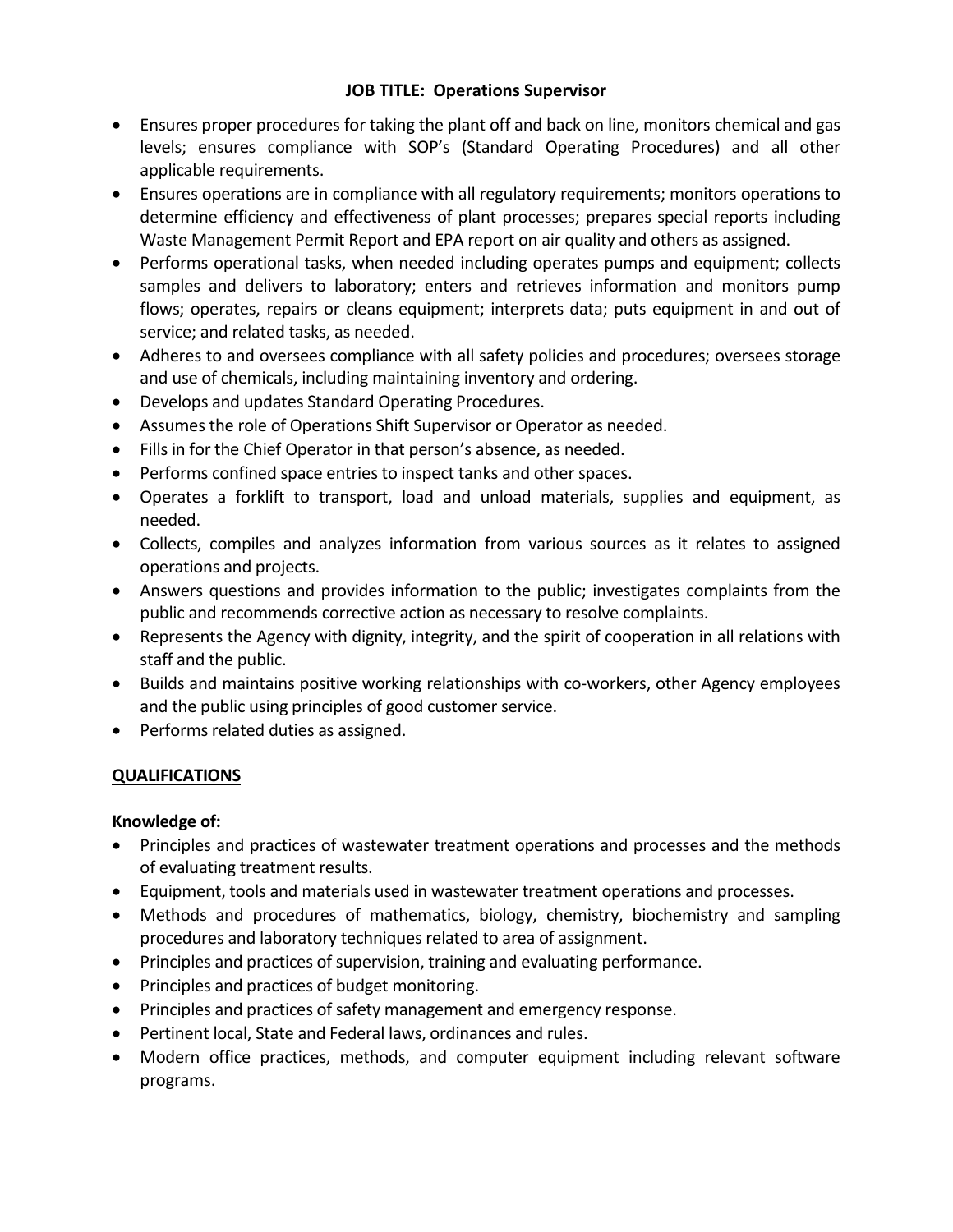- Operation of office equipment including personal computers, fax machines, copiers, printers, telephones, voicemail and e-mail systems, etc.
- Oral and written communication skills; business English including vocabulary, spelling, and correct grammatical usage and punctuation.
- Adhere to and utilize appropriate Agency safety policies, procedures and practices and utilize appropriate Personal Protection Equipment.
- Safe work practices and Standard Operating Procedures.
- Principles and practices of customer service.

# **Ability to:**

- Oversee and supervise the wastewater treatment operations process to ensure all waste discharge (WDR) requirements are met; and to ensure the Agency is in compliance with all regulatory requirements.
- On an ongoing basis, know and understand all requirements and essential aspects of the job including laws, regulations, rules and codes related to area of assignment; know and observe safety rules and identify hazards; intermittently locate, analyze, detect and diagnose problem equipment and determine solutions; train and explain processes to others; when so assigned, observe performance and input into review and evaluation of the work of others; problem solve issues related to area of assignment; remember various processes and requirements and how to operate equipment; intermittently access, review, and interpret and adjust or enter data on work orders, reports and other documents; identify, interpret and communicate technical and numerical information.
- Assist with planning and implementing projects and troubleshooting plant malfunctions.
- Interpret and explain pertinent operational and department policies and procedures.
- Assist in the development and monitoring of an assigned program budget.
- Develop and recommend policies and procedures related to assigned operations.
- Safely operate a variety of manual and mechanized tools and equipment, including forklift, as needed.
- Analyze and prepare technical reports and related documents.
- Understand and carry out oral and written instructions, and prioritize workload to meet deadlines.
- Read, write and comprehend the English language at a level necessary for effective job performance, exercising correct English usage, vocabulary, spelling, grammar and punctuation.
- Communicate effectively, tactfully and positively in both oral and written form.
- Operate and use modern office equipment and technology, including computers and applicable software.
- Maintain regular attendance and adhere to prescribed work schedule to conduct job responsibilities.
- Function in confined spaces and/or hazardous environment.
- Utilize appropriate safety procedures and practices for assigned duties.
- Establish and maintain effective working relationships with those contacted in the course of work.
- Supervise, train and evaluate performance of assigned staff.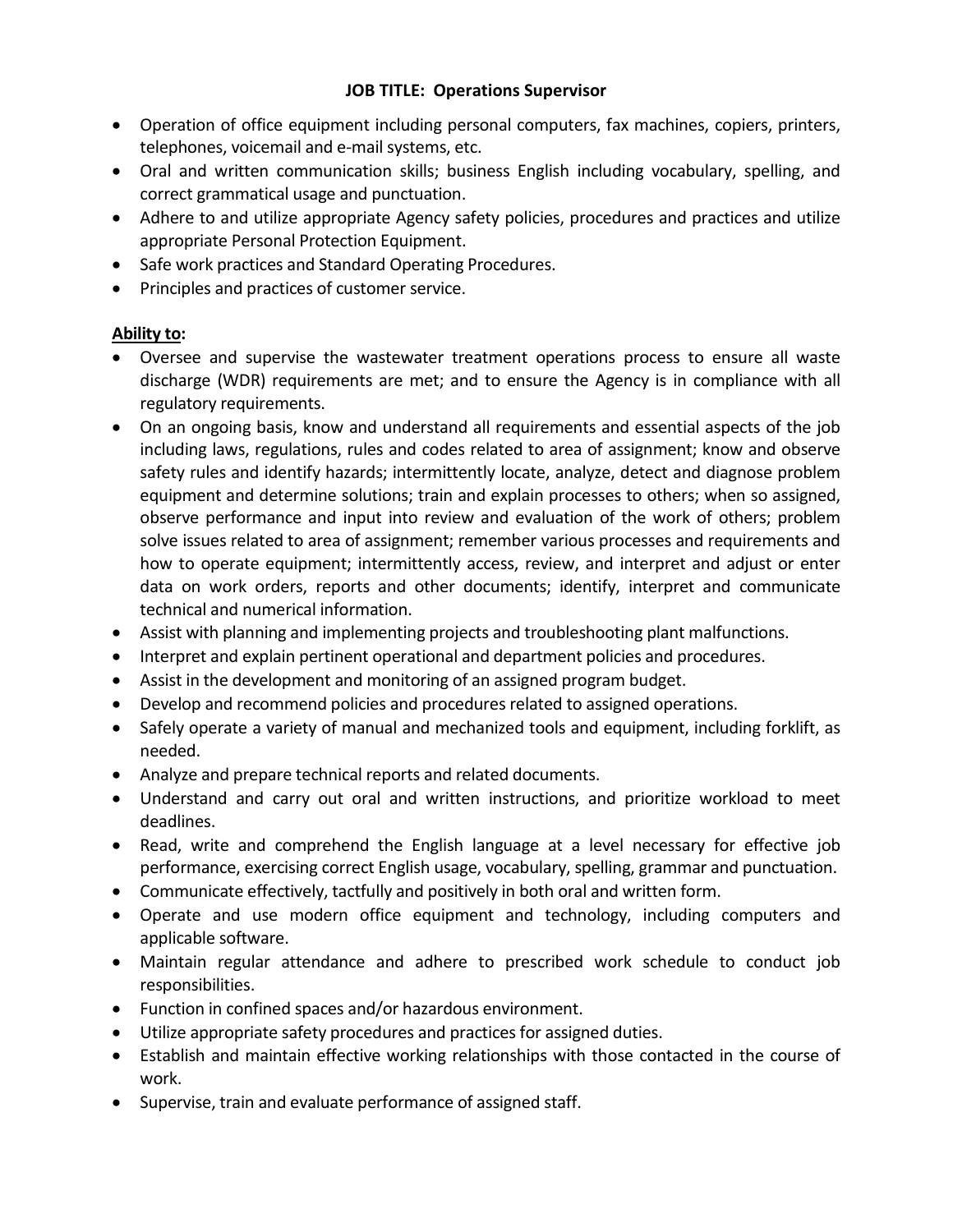• Contribute effectively to the accomplishment of Agency goals, objectives and activities.

### **Experience and Education:**

Any combination of experience and training that would provide the required knowledge and abilities is qualifying. A typical way to obtain the required knowledge and abilities would be:

#### **Experience:**

Three years of increasingly responsible wastewater operations experience that included supervision of an assigned shift.

#### **Education:**

Equivalent to the completion of the twelfth grade with emphasis on, or supplemented by, course work in mathematics and chemistry or a related field.

#### **SPECIAL QUALIFICATIONS**

#### **License and Certificate:**

Possession of a valid California or Nevada Class C Driver License desirable.

Possession of a Wastewater Treatment Operator Grade IV Certificate issued by the California State Water Resources Control Board.

Possession of, or ability to obtain a forklift certification within six months of appointment.

Possession of, or ability to obtain a confined space certification within six months of appointment.

Persons employed in this classification are required to participate in Agency provided training to acquire basic First Aid and Cardiopulmonary Resuscitation (CPR) certificates during the initial 12 months of employment and continued maintenance of a valid certificate as a condition of employment for this position.

Possession of, or ability to obtain a 40-hour Hazwoper Hazardous Materials Technician Level III certification within six months of appointment.

#### **PHYSICAL REQUIREMENTS**

Position self and intermittently move so as to access, maintain, clean, repair and/or install equipment; intermittently move, traverse and position self around the office, control rooms, laboratory or job site while performing work activities and to reach needed items; work effectively at a desk or table in a control room, or while driving vehicle or operating equipment; position self to adjust equipment, use tools to review work of others or access low or high items; ascend and descend stairs, ladders or step stools to reach elevated platforms, equipment or other items and to access areas out of reach; manipulate, operate, activate and adjust equipment and tools; and move or transport weight of 50 pounds or less.